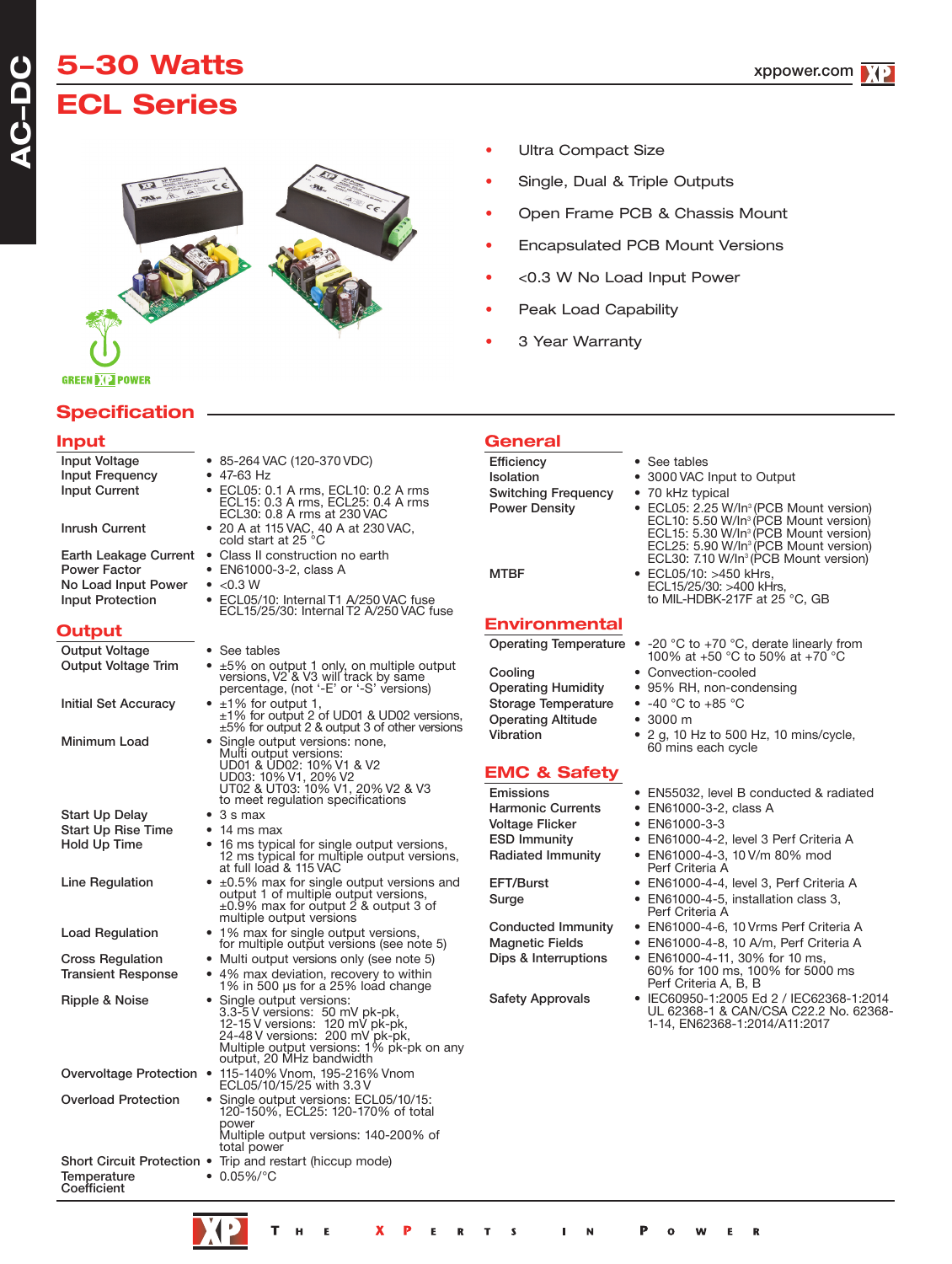# **ECL05/10**

### **Models and Ratings**

| <b>Output Power</b> | <b>Output Voltage</b> |                | <b>Output Current</b> | <b>Efficiency</b> | Model Number <sup>(2)</sup> |
|---------------------|-----------------------|----------------|-----------------------|-------------------|-----------------------------|
|                     |                       | <b>Nominal</b> | Peak <sup>(1)</sup>   |                   |                             |
| 4.3 W               | 3.3 VDC               | 1.30A          | 1.69A                 | 72%               | ECL05US03                   |
| 5.0 W               | 5.0 VDC               | 1.00A          | 1.30A                 | 75%               | ECL05US05                   |
| 5.0 W               | 9.0 VDC               | 0.55A          | 0.71A                 | 78%               | ECL05US09                   |
| 5.0 W               | 12.0 VDC              | 0.41A          | 0.54A                 | 78%               | ECL05US12                   |
| 5.0 W               | 15.0 VDC              | 0.33A          | 0.44A                 | 80%               | <b>ECL05US15</b>            |
| 5.0 W               | 24.0 VDC              | 0.21A          | 0.27A                 | 82%               | ECL05US24                   |
| 5.0 W               | 48.0 VDC              | 0.10A          | 0.13A                 | 82%               | ECL05US48                   |
| 8.6 W               | 3.3 VDC               | 2.60A          | 3.38 A                | 72%               | ECL10US03                   |
| 10.0 W              | 5.0 VDC               | 2.00A          | 2.60A                 | 75%               | ECL10US05                   |
| 10.0 W              | 9.0 VDC               | 1.10A          | 1.43A                 | 78%               | ECL10US09                   |
| 10.0 W              | 12.0 VDC              | 0.83A          | 1.08A                 | 78%               | <b>ECL10US12</b>            |
| 10.0 W              | 15.0 VDC              | 0.67A          | 0.87 A                | 80%               | <b>ECL10US15</b>            |
| 10.0 W              | 24.0 VDC              | 0.42A          | 0.55A                 | 82%               | ECL10US24                   |
| 10.0 W              | 48.0 VDC              | 0.21A          | 0.27A                 | 82%               | ECL10US48                   |

### **Notes**

1. Peak load lasting <30 s with a maximum duty cycle of 10%, average output power not to exceed nominal.

2. Add suffix to model number to define type: add '-P' for PCB mount, add '-T' for chassis mount, add '-E' for encapsulated.

# **Mechanical Details**



### **Open Frame - Chassis Mount (-T)**



### **Notes**

- 1. All dimensions in inches (mm). 2. Weight: ECL05/10 P Version: 0.057 lbs (26 g) ECL05/10 T Version: 0.057 lbs (26 g) ECL05/10 E Version: 0.13 lbs (60 g) 3. Tolerances:  $x.xx = \pm 0.02$  ( $x.x = \pm 0.5$ )
	- $x.xxx = \pm 0.01 (x.xx = \pm 0.25)$

### Encapsulated (-E)



**Mating Connectors (-T version only)** Input Connector: JST PHR-3 Output Connector: JST PHR-2 Crimps: SPH-002T-P0.5S Cable harness with 300 mm wire available, order part no. ECL10 LOOM KIT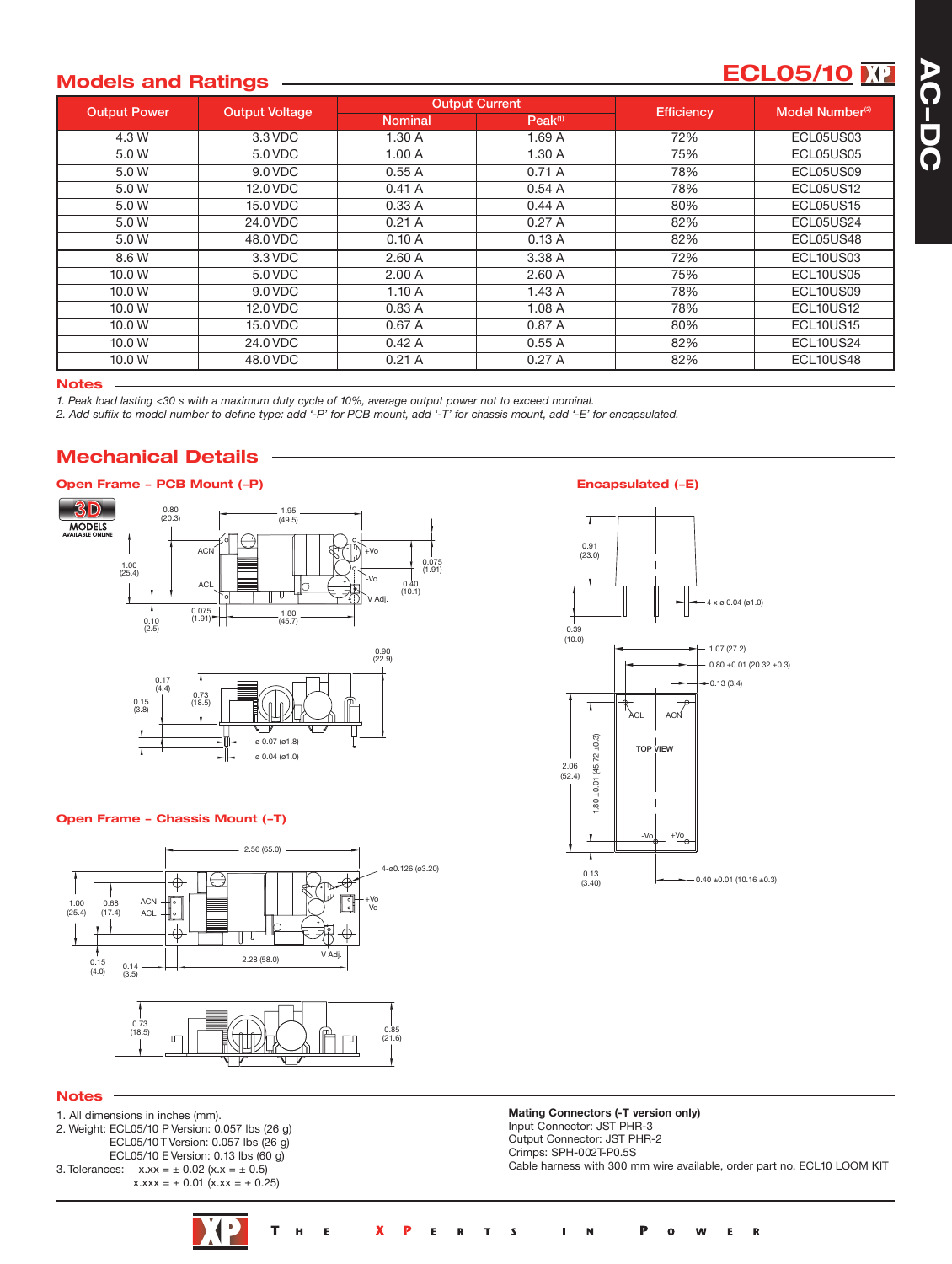# **Models and Ratings**

| oueis anu naungs |          |                |                       |                   |                               |
|------------------|----------|----------------|-----------------------|-------------------|-------------------------------|
| Output           | Output   |                | <b>Output Current</b> | <b>Efficiency</b> | Model Number <sup>(2,3)</sup> |
| <b>Power</b>     | Voltage  | <b>Nominal</b> | Peak <sup>(1)</sup>   |                   |                               |
| 10 W             | 3.3 VDC  | 3.00A          | 3.90 A                | 75%               | ECL15US03                     |
| 15 W             | 5.0 VDC  | 3.00A          | 3.90 A                | 78%               | ECL15US05                     |
| 15 W             | 9.0 VDC  | 1.67A          | 2.17A                 | 80%               | ECL15US09                     |
| 15 W             | 12.0 VDC | 1.25A          | 1.62A                 | 80%               | <b>ECL15US12</b>              |
| 15 W             | 15.0 VDC | 1.00A          | 1.30 A                | 80%               | <b>ECL15US15</b>              |
| 15 W             | 24.0 VDC | 0.63A          | 0.82A                 | 82%               | ECL15US24                     |
| 15 W             | 48.0 VDC | 0.32A          | 0.41A                 | 82%               | ECL15US48                     |
|                  |          |                |                       |                   |                               |

#### **Notes**

1. Peak load lasting <30 s with a maximum duty cycle of 10%, average output power not to exceed nominal.

2. Add suffix to model number to define type: add '-P' for PCB mount, add '-T' for chassis mount, add '-E' for encapsulated, add '-S' for screw terminals. *3. A screw terminal version (-S) is available with DIN clip attached, add suffix 'D', e.g. ECL15US24-SD,*

*DIN rail mounting kit is available as a separate item, order code ECL15 DIN CLIP.*

4. For medically-approved 15 W power supplies contact sales or see www.xppower.com for details of CU15-M series and VCP15 series.

## **Mechanical Details**

### **Open Frame - PCB Mount (-P) Encapsulated (-E)**



### **Open Frame - Chassis Mount (-T) SCREW SCREW Terminal (-S)**



#### **Notes**

1. All dimensions in inches (mm). 2. Weight: ECL15 P Version: 0.07 lbs (35 g) T Version: 0.07 lbs (35 g) E Version: 0.20 lbs (90 g) S Version: 0.24 lbs (110 g) 3. Tolerances:  $x.xx = \pm 0.02$  (x.x =  $\pm 0.5$ )  $x.xxx = \pm 0.01 (x.xx = \pm 0.25)$ 

0.69  $(17.5)$ 0.50 (12.6) 1.31 (33.3) 0.79  $(20.1)$ 0.11 (2.9) 2.13 (54.1) 0.21 (5.4) 2.56 (65.0) -Vo +Vo **ACI** ACN TOP VIEW 0.96  $(24.4)$ 0.39 (10.0) 4x ø 0.04 (ø1.0)

**ECL15**  $\overline{M2}$ 





**Mating Connectors (-T version only)** Input Connector: JST PHR-3 Output Connector: JST PHR-4 Crimps: SPH-002T-P0.5S Cable harness with 300 mm wire available, order part no. ECL15 LOOM KIT

 $\overline{\mathbf{R}}$ 

T  $\mathbf x$ P н E E  $\overline{R}$ т **s** N  $\Omega$ W E  $\blacksquare$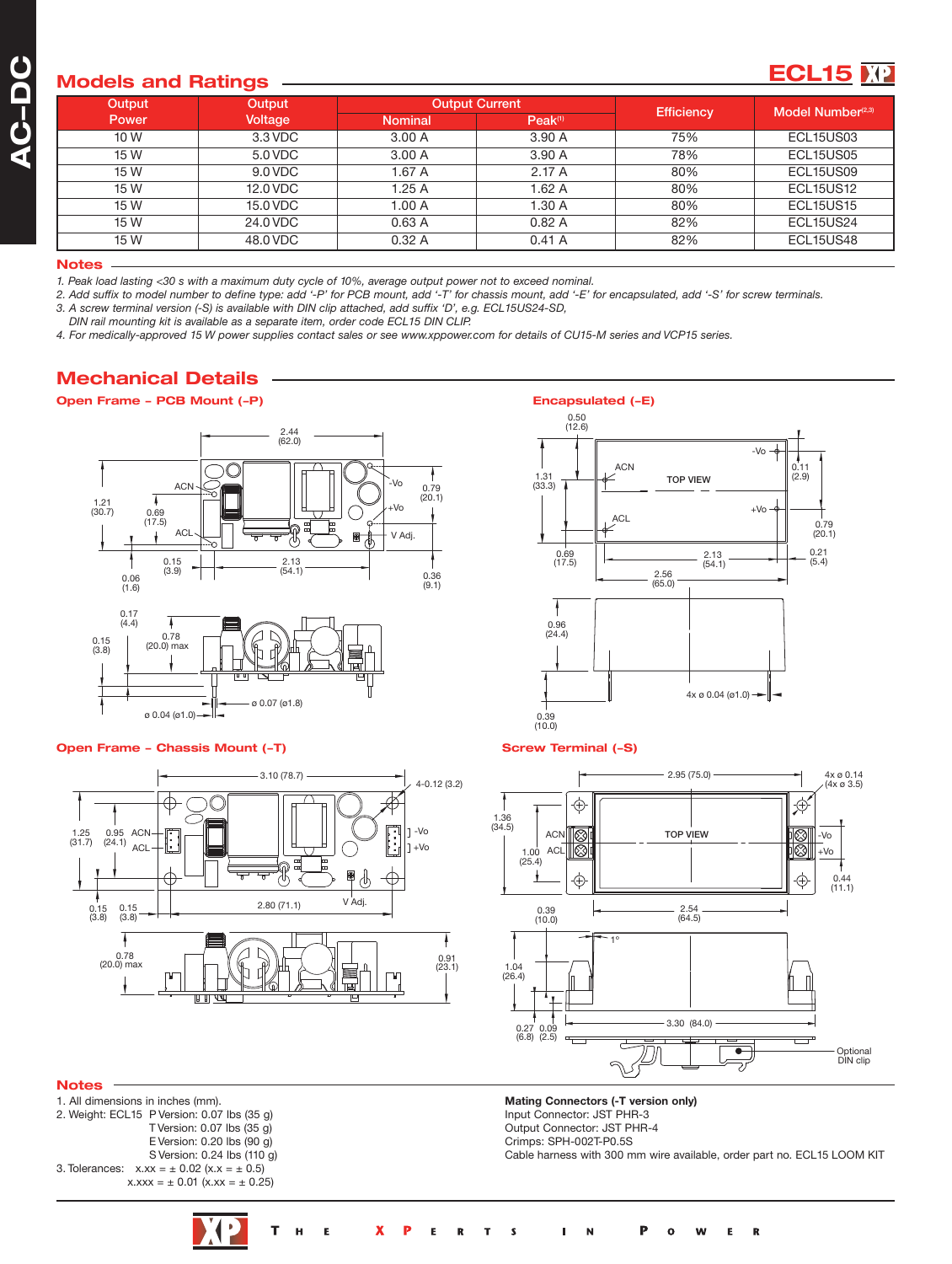# **ECL15UD/UT**

## **Models and Ratings**

| <b>Output Power</b> |               | <b>Output 1</b>        | Output 2       |                        | Output 3 |                        | <b>Efficiency</b> | <b>Model</b>            |
|---------------------|---------------|------------------------|----------------|------------------------|----------|------------------------|-------------------|-------------------------|
|                     | Voltage       | Current <sup>(2)</sup> | Voltage        | Current <sup>(2)</sup> | Voltage  | Current <sup>(2)</sup> |                   | Number <sup>(3,4)</sup> |
| 15 W                | $+12.0V$      | 0.65A                  | $-12.0V$       | 0.650A                 |          |                        | 82%               | ECL15UD01               |
| 15 W                | $+15.0V$      | 0.50A                  | $-15.0V$       | 0.500A                 |          |                        | 82%               | ECL15UD02               |
| 15 W                | $5.0 V^{(1)}$ | 1.50A                  | 12.0 $V^{(1)}$ | 0.625A                 |          |                        | 81%               | ECL15UD03               |
| 15 W                | $5.0 V^{(1)}$ | 2.00A                  | $+12.0V$       | 0.200A                 | $-12.0V$ | 0.200A                 | 81%               | ECL15UT02               |
| 15 W                | $5.0V^{(1)}$  | 2.00A                  | $+15.0V$       | 0.150A                 | $-15.0V$ | 0.150A                 | 81%               | ECL15UT03               |

*5. UD01/UD02: Load regulation <3%, 10-100% load.*

*UT02/UT03: Load regulation <1% V1, <10% V2 & V3*

*varied from 20-100% load*

*10-100% load UD03: Load regulation <1% V1, <10% V2*

#### **Notes**

*1. Isolated output*

- *2. Peak load of 130% lasting <30 s with a maximum duty cycle of 10%, average output power not to exceed nominal.*
- *3. Add suffix to model number to define type: add '-P' for PCB mount, add '-T' for chassis mount, add '-E' for encapsulated, add '-S' for screw terminals.*
- *4. A screw terminal version (-S) is available with DIN clip attached, add suffix 'D' e.g. ECL15UT02-SD, DIN rail mounting kit is available as a separate item, order code ECL15 DIN CLIP.*

# **Mechanical Details**

### **Open Frame - PCB Mount (-P)**



### **Open Frame - Chassis Mount (-T)**



### **Encapsulated (-E)**



### **Screw Terminal (-S)**



 $0.21(5.4)$ 

### **Notes**

1. All dimensions in inches (mm). 2. Tolerances:  $x.xx = \pm 0.02$  ( $x.x = \pm 0.5$ )  $x.xxx = \pm 0.01 (x.xx = \pm 0.25)$ 

3. Weight: ECL15 UD/UT: P Version: 0.09 lbs (40 g) T Version: 0.09 lbs (40 g) E Version: 0.21 lbs(95 g)

S Version: 0.26 lbs (120 g)

| Pin | <b>UD01/02</b> | UD <sub>03</sub>   | UT02/03        |
|-----|----------------|--------------------|----------------|
|     | V <sub>2</sub> | <b>NP</b>          | V <sub>3</sub> |
| 2   | <b>NP</b>      | V <sub>2</sub> RTN | <b>COM</b>     |
| 3   | <b>COM</b>     | V2                 | V <sub>2</sub> |
|     | V1             | V1                 | V1             |
| 5   | NΡ             | V1 RTN             | V1 RTN         |

 $NP = No$  pin.

*Cross regulation <3%, one output fixed, the other varied from*

*Cross regulation <10% V2, V1 varied from 10-100% load*

*Cross regulation <10% V2 & V3, V2 & V3 at 50% load & V1*

| Pin | <b>UD01/02</b> | UD <sub>03</sub>   | UT02/03        |
|-----|----------------|--------------------|----------------|
|     | V <sub>2</sub> | <b>NC</b>          | V3             |
| 2   | COM            | V <sub>2</sub> RTN | COM            |
| 3   | COM            | V2                 | V <sub>2</sub> |
|     | COM            | V1                 | V1             |
| 5   | V1             | V <sub>1</sub> RTN | V1 RTN         |

NC = No connection.

| Pin            | UD01/02   | UD <sub>03</sub>   | UT02/03            |
|----------------|-----------|--------------------|--------------------|
|                | V2        | <b>NP</b>          | V3                 |
| $\overline{2}$ | <b>NP</b> | V <sub>2</sub> RTN | COM                |
| 3              | COM       | V <sub>2</sub>     | V <sub>2</sub>     |
|                | V1        | V1                 | ۷1                 |
| 5              | NP        | V1 RTN             | V <sub>1</sub> RTN |

NP = No pin.

| Pin | <b>UD01/02</b> | <b>UD03</b>        | UT02/03            |
|-----|----------------|--------------------|--------------------|
|     | V <sub>2</sub> | <b>NC</b>          | V3                 |
| 2   | COM            | V <sub>2</sub> RTN | COM                |
| 3   | COM            | V2                 | V <sub>2</sub>     |
|     | COM            | $+V1$              | V1                 |
| 5   | 11             | V <sub>1</sub> RTN | V <sub>1</sub> RTN |

NC = No connection.

**Mating Connectors (-T version only)** Input Connector: JST PHR-3 Output Connector: JST XHP-5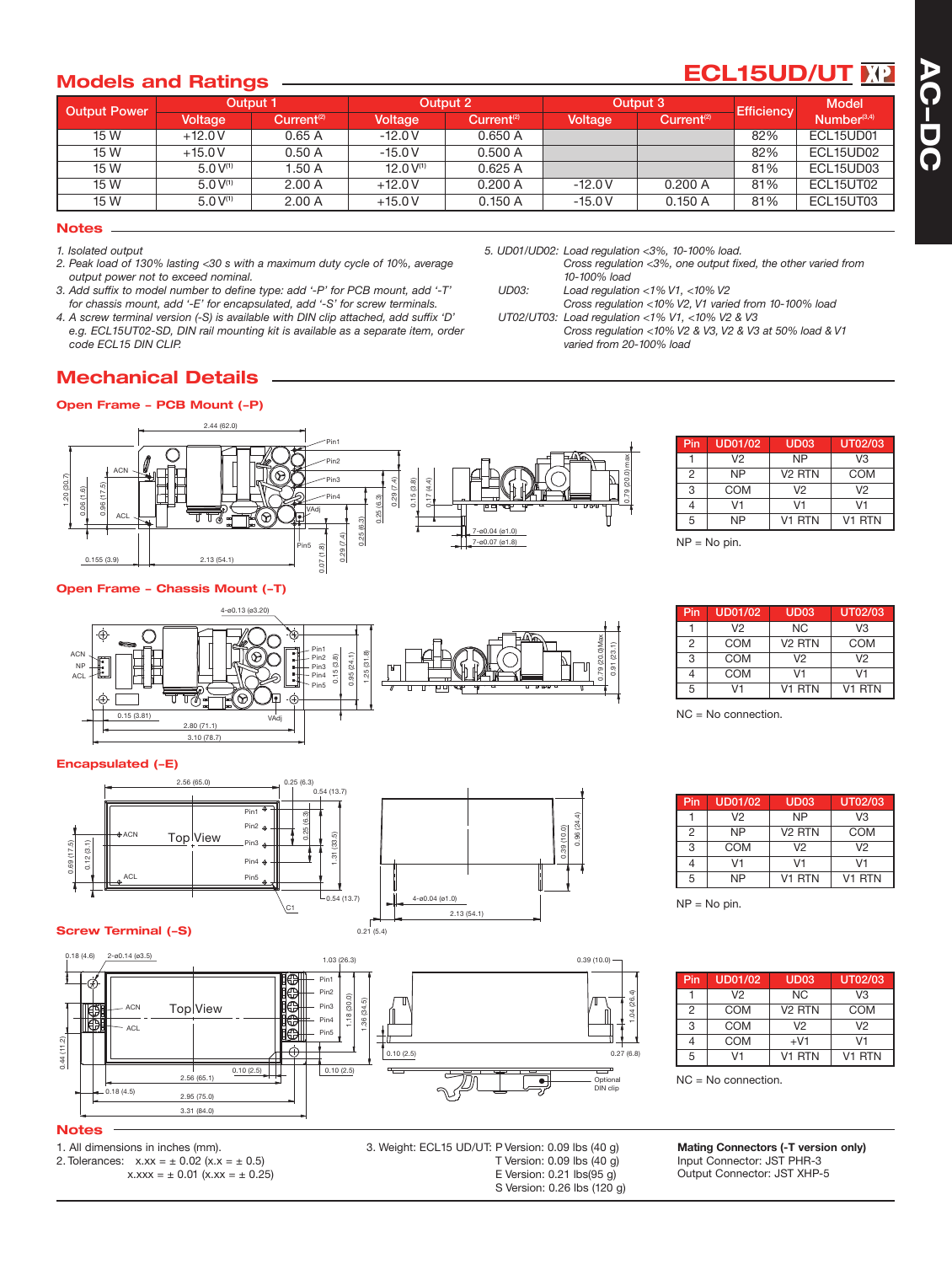# **Models and Ratings**

| Output | Output   | <b>Output Current</b> |                     | <b>Efficiency</b> | Model Number <sup>(2,3)</sup> |
|--------|----------|-----------------------|---------------------|-------------------|-------------------------------|
| Power  | Voltage  | <b>Nominal</b>        | Peak <sup>(1)</sup> |                   |                               |
| 20 W   | 3.3 VDC  | 6.00 A                | 7.80 A              | 75%               | ECL25US03                     |
| 25 W   | 5.0 VDC  | 5.00 A                | 6.50 A              | 78%               | ECL25US05                     |
| 25 W   | 9.0 VDC  | 2.80A                 | 3.64A               | 80%               | ECL25US09                     |
| 25 W   | 12.0 VDC | 2.10A                 | 2.73 A              | 80%               | <b>ECL25US12</b>              |
| 25 W   | 15.0 VDC | 1.67 A                | 2.17A               | 80%               | <b>ECL25US15</b>              |
| 25 W   | 24.0 VDC | 1.04A                 | 1.35A               | 82%               | <b>ECL25US24</b>              |
| 25 W   | 48.0 VDC | 0.52A                 | 0.68A               | 82%               | ECL25US48                     |

#### **Notes**

*1. Peak load lasting <30 s with a maximum duty cycle of 10%, average output power not to exceed nominal.*

*2. Add suffix to model number to define type: add '-P' for PCB mount, add '-T' for chassis mount, add '-E' for encapsulated, add '-S' for screw terminals.*

*3. A screw terminal version (-S) is available with DIN clip attached, add suffix 'D', e.g. ECL25US24-SD, DIN rail mounting kit is available as a separate item, order code ECL25/30 DIN CLIP.*

3.10

Encapsulated (-E)

**ECL25**  $\mathbf{F}$ 

### **Mechanical Details**

### **Open Frame - PCB Mount (-P)**



### **Open Frame - Chassis Mount (-T)**



#### 1 1.10  $(27.9)$ 0.39 (10.0) 4x ø 0.039 (ø1.0) 1.50  $(38.1)$ 0.59 (15.0) 1.18  $(30.0)$ 0.16 (4.1) 2.85  $(72.4)$  $-0.125(3.2)$ (78.7)  $- \sqrt{0}$  $ACL +VC$  $+$  ACN TOP VIEW

### **Screw Terminal (-S)**



**Mating Connectors (-T version only)** Input Connector: JST XHP-3 Output Connector: JST XHP-6 Crimps: SXH-002T-P0.6

Cable harness with 300 mm wire available, order part no. ECL25 LOOM KIT

### **Notes**

1. All dimensions in inches (mm). 2. Weight: ECL25: P Version: 0.14 lbs (66 g) T Version: 0.14 lbs (66 g) E Version: 0.33 lbs (150 g) S Version: 0.37 lbs (170 g) 3. Tolerances:  $x.xx = \pm 0.02$  (x.x =  $\pm 0.5$ )  $x.xxx = \pm 0.01 (x.xx = \pm 0.25)$